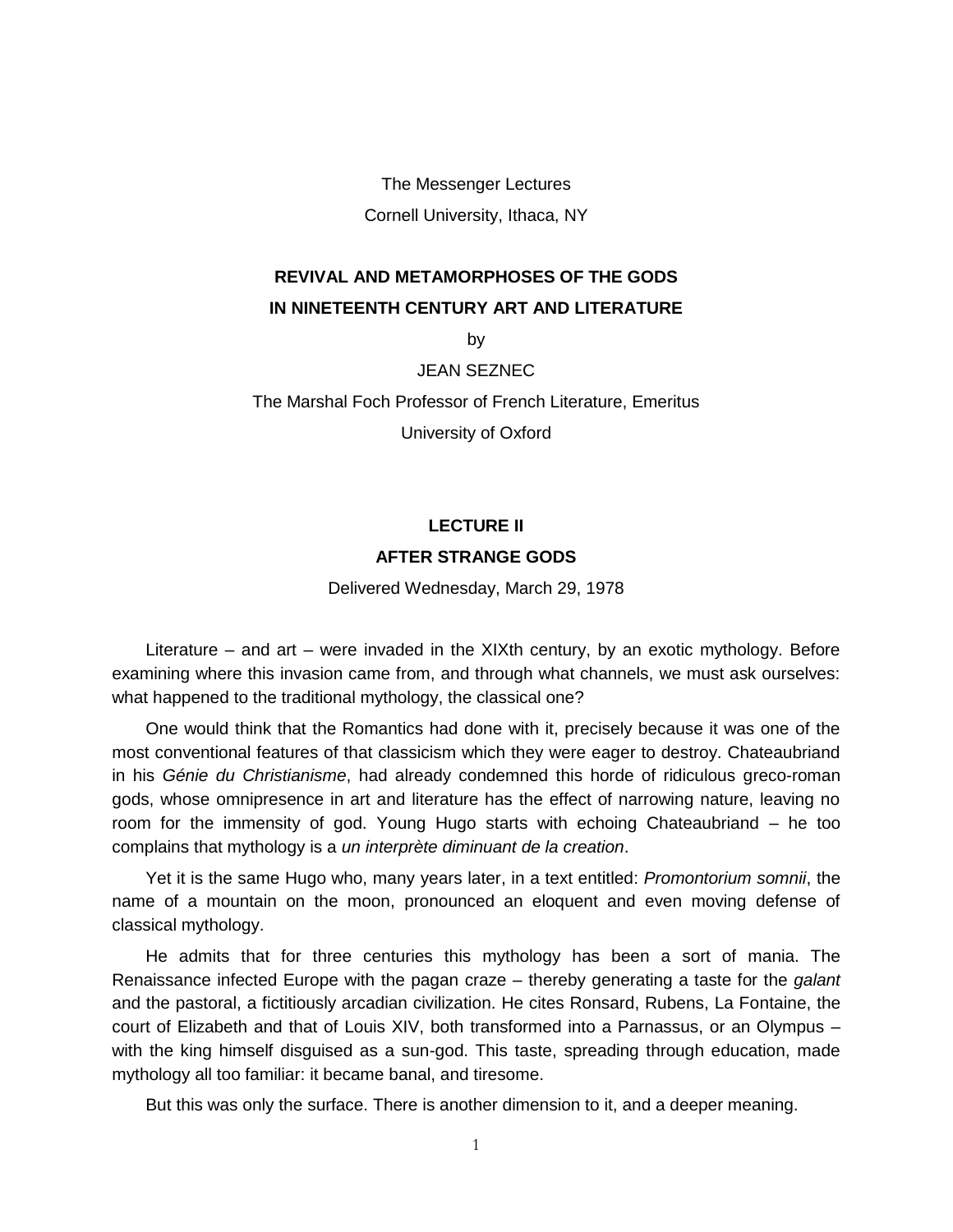The trouble is, Hugo explained, that peoples, amused as they used to be by the fiction, the fable, did not pay attention to the myth: they still did not take pagan symbolism seriously – the did not perceive the inner sense beyond the appearance.

Here Hugo speaks almost like Vico, who considered myth as the primitive and poetic conception of the divine, and emphasized its place  $-$  the place of imagination  $-$  in religious consciousness. Mount Olympus is a truly sacred mount. A light radiates from its summit, a light that falls on man, animal and tree, that illuminates nature, and life, and destiny.

In short, Hugo concludes, whoever studies polytheism in depth experiences a feeling of discovery. Mythology is no longer a conventional rhetoric; it regains its freshness and its vitality: *ces dieux si connus, si usés, semblent autres.*

This is well said. But let us see how Hugo himself, in his own poems, tried to bring the gods back to life. An unfortunate attempt, as he succeeded only in distorting, or perverting their symbolic meaning for his own purposes. This was in the late fifties. Hugo was in exile, and Napoleon III on the throne of France.

Let us open the *Légende des Siècles*. Two full sections of that great epic are dedicated to mythology. One, called *Renaissance-Paganisme*, contains a poem entitled: *Le Saytre*. The other section, called *Entre géants et dieux*, contains *Le Titan*. In both sections, in both poems, the meaning of Mount Olympus has changed again: it is now the citadel of autocracy. The Titan and the Satyre are two demagogues who thunder forth, interminably, against tyrants, kings and – of course – emperors.

In the meantime, mythology had indeed been renovated by contemporary scholarly studies, not by political pamphlets – and we must now go back to the early years of the century. During this period, a new science has been born: comparative religion, - and the results of these studies had been reaching the general public – which, at the same time, had been offered another revelation: the figures of the Greek gods in their genuine beauty: the British Museum had acquired the Elgin marbles, and the Venus of Milo had entered the Louvre. But this was also the time when *other* gods had appeared, and no longer from the classical lands. Some had been coming from the North; others, from the East.

First, the northern gods.

You remember Mme. de Staël's famous pronouncement, in her book *De la littérature*, which appeared in 1800:

"There are two distinct literatures: the one that comes up from the South, the one that comes down from the North. The former has Homer as its first source; the latter, Ossian."

The Greeks, the Latins, the Italians, the Spaniards, the French of the XVIIth century, all belong to Southern literature; the English works, the German, the Swedish, the Danish ones must be classified under northern literature – the literature which started with the Scottish bards, the Icelandic fables, and the Scandinavian poems.

"The Germans and the English literature did borrow, at times, [Mme. de Staël admits], from Classical sources; but their original beauties all bear the unmistakable imprint of northern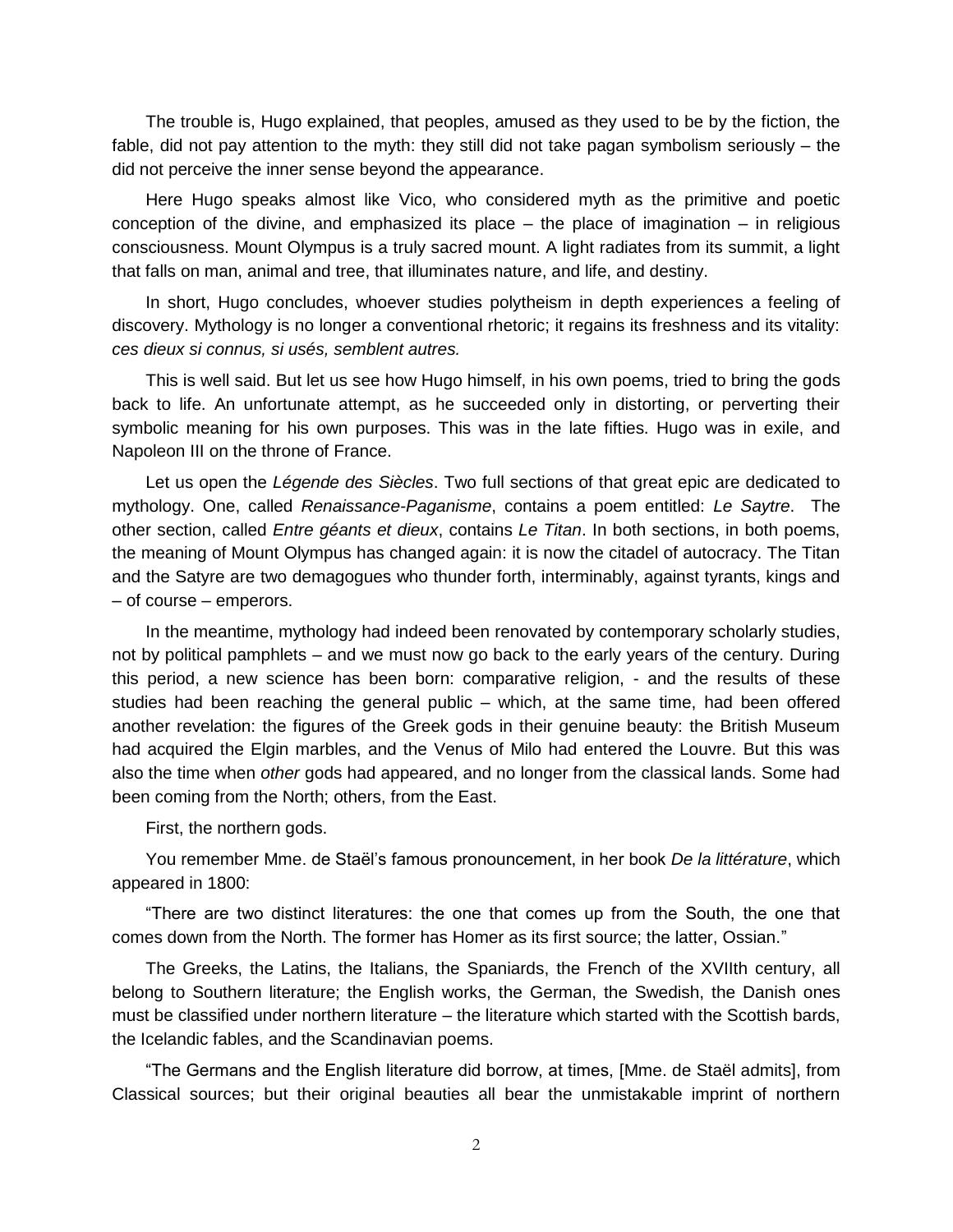mythology: a poetic grandeur, and melancholy for which Ossian provided the prototype. Northern imagination delights in the murmur of the sea, in the sound of winds blowing over wild heath, but its aspiration lies beyond the limits of the land (hence the melancholy which is its keynote) it takes flight through the clouds that border its horizon."

The *clouds* – the difference between the two literature rests, ultimately, on a difference of climate – between the luminous Midi, and the nebulous North.

Now Ossian's works (or rather the fragments of ancient poems which had been given as such by McPherson in the 1760's) were translated into several European languages, including French – the official interpreter of the Bard in France was Baron Lormion. As a result, Ossian became a major influence on French Romanticism – and not on literature only, but on art as well.

David himself, at first, recommended ossianesque subjects – far from opposing Ossian to Homer, he declared that their works were equally suitable – as they were both primitive; their works spring from pure sources – David said, therefore, it is there that we shall find an inspiration capable to regenerate our souls , and to put our talent to noble use. "C'est dans Homère et dans Ossian dans les scènes et les peintures des peuples primitifs, que nous trouverons de quoi régénérer notre âme et notre esprit, et donner un noble emploi à nos talents."

●Among the most famous illustrations of Ossian we find Gros who painted *Malvina bewailing the death of Oscar*;

● Ingres, who painted the *Dream of Ossian*, which was originally destined to decorate Napoleon's room in the Quirinale in Rome – the picture is properly misty, as required in any ossianesque picture. In fact another painter who had dealt with an ossianesque subject was reproached for having neglected that official ingredient: the fog – for "les brouillards sont une condition essentielle de tout paysage ossianique."

● But the more memorable productions in that genre were due to Gérard, and Girodet.

Bonaparte, a devotee of Ossian long before he became Napoleon, had asked the architect Fontaine to decorate the Malmaison. Fontaine commissioned Gérard and Girodet to paint, each for the great drawing room of the chateau, "le salon de réception", a *picture taken from Scandinavian mythology.*

Gérard painted Ossian conjuring up the ghosts.

• Girodet went one better: he painted the French heroes, or rather their shadows, paying a visit, *in the clouds*, to the shadows of Ossian and his warriors: *Les ombres des héros français vinrent visiter, dans leurs nuages, les ombres d'Ossian et de ses guerriers*.

Bonaparte was pleased: you had a great idea, he said to Fontaine. The critics praised the artists for having dared to embellish history by their new mythology. David, however, was not pleased with Girodet's picture, not because of the subject, but because of the execution.

What is the matter with Girodet? he exclaimed. Is he going crazy? His figures seem to be made of crystal glass!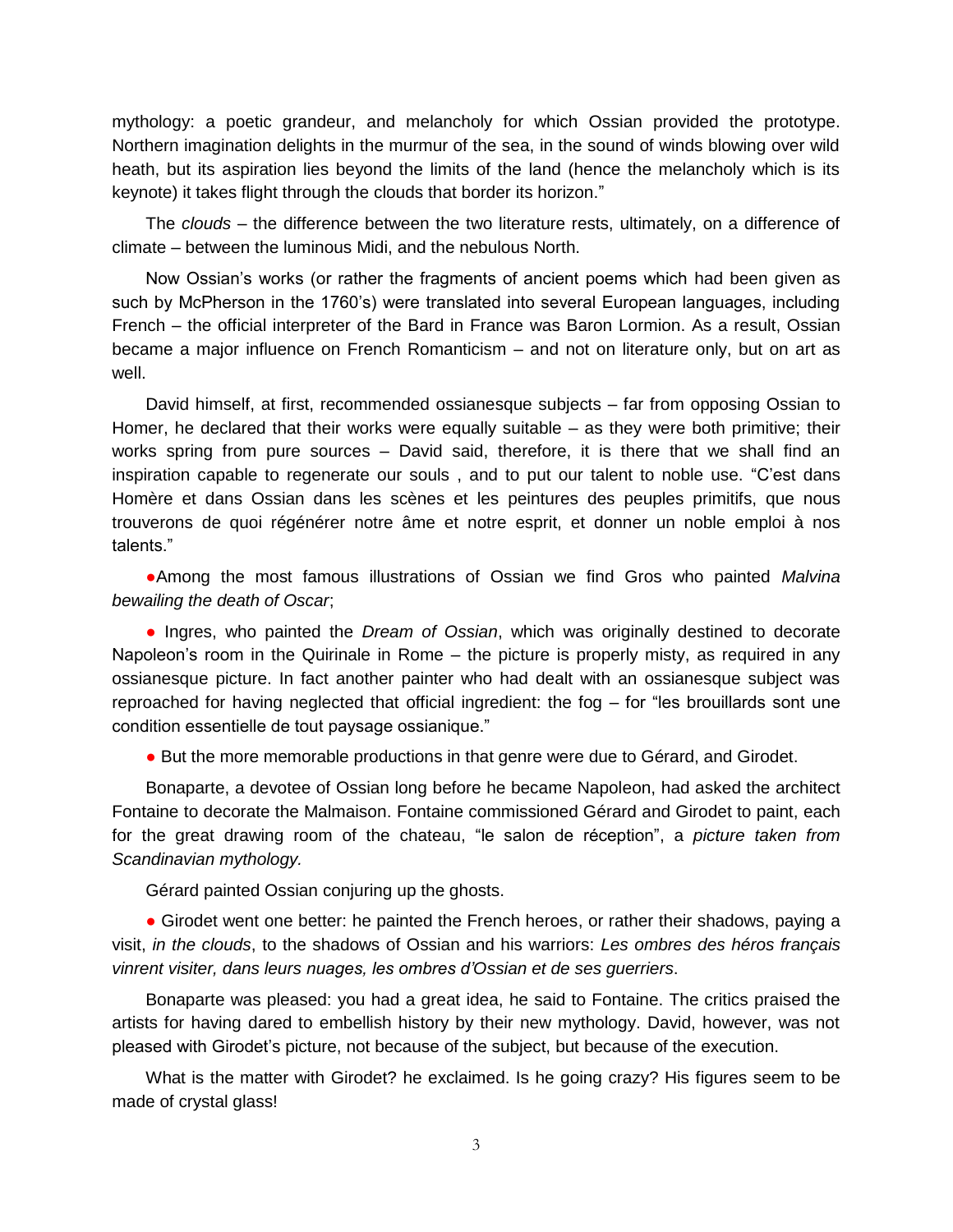The public itself, after a while, got tired of ossianesque pictures, too monotonous and colourless.

● Before leaving Girodet, I should like to point out that one of the female deities [the one on the left there] helping Ossian to welcome the French generals was to lend her graceful shape to a lady in one of Balzac's novels.

A constant practice of Balzac when presenting a new character is – in order to suggest its physical appearance – to borrow features from a work of art – painting, sculpture: he would compare, for instance, Gobseck, the implacable usurer, to one of the roman senators in Lethière's picture: *Brutus condemning his son to death*; or again he would compare Josepha, the singer, to Judith, as painted by Allori: she looked exactly like Allori's Judith – even her hairdo and her dressing gown were the same.

Now another lady, Mlle. de Longueville, was, according to Balzac, the perfect image of one of Girodet's deities.

● Another Girodet, incidentally, *The Sleeping Endymion visited by the Moon*, served as a model for yet another Balzacian character, Lucien de Rubenpré, the hero of *Les Illusions perdues*, a handsome, too handsome, young man whose association with the convict Vautrin led to a tragic end.

Endymion is a *Greek* figure this time, but the mood, the spirit in which Girodet dealt with it – not coldly classical, but suave and dreamy – goes a long way to illustrate Baudelaire's remark: You can make romantics even from the Greeks, and from the Romans, provided you are a romantic yourself.

● Among the so-called Nordic countries, Germany deserves a special mention. *Mythologie germanique* is the title of a book published later in the century, in 1842. The author was Saintine, whose real name was Boniface; what is more interesting is that the illustrator was Gustave Doré.

The first plate shows Old Father Rhine mounting guard on the border of Germany to prevent the country from being invaded by the Roman gods, those frivolous and suspicious characters, that set of rococo mischievers. The only classical gods to be admitted through the frontier are the Titans, because their name is close to the Teutons. The Rhine itself is of course a river-god, but instead of pouring water from an urn, as do the classical river gods, he is of course pouring beer. He is also smoking a pipe, as a good German.

*Mythologie germanique*, then, was obviously a satire – but in fact, Germany made a serious contribution to the reinterpretation and renewal of mythology. As Douglas Bush observes in his great study on *Mythology and the Romantic Tradition*, mythology of all kinds gained there a new depth and inwardness. For the German philosophes, as for Quinet (who was indeed very much under their influence) mythology was not only a primitive, but a permanently fruitful phase in the religious evolution of mankind; and this passionate conviction had behind it all the momentum of the Storm and Stress.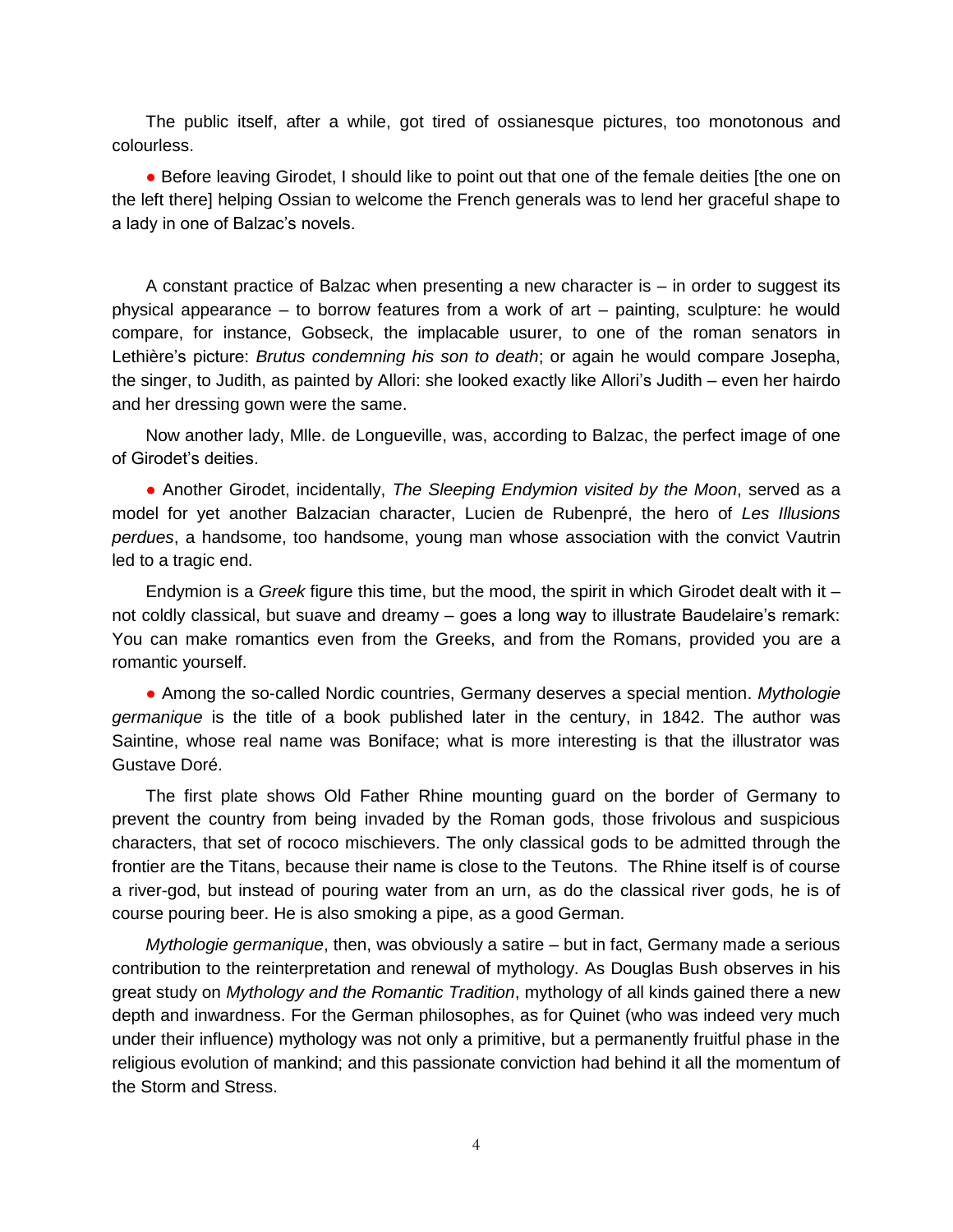Furthermore, German scholars, archaeologists and philologists played a capital part in the founding of that new science, *comparative mythology*. They recorded and analyzed the great discoveries which, as I told you yesterday, had taken place mostly since the turn of the century and which had opened new perspectives to the European mind, and widened their horizon – in particular, the revelation and deciphering of the sacred books of the East. They were, in that way, largely responsible for what Quinet called: *la Renaissance orientale*.

In France, too, people were becoming aware of the importance of the East in the history of civilization – and, as a result, in the light of these discoveries, the role of greco-roman culture in that history now appeared of only relative importance.

This idea was expressed – significantly – by an art critic, Thoré, in his review of the Salon of 1844: The Greek and Roman periods, Thoré observed, do not possess in the history of the world the exaggerated and almost exclusive importance which people have attributed to them. The greco-roman world is a splendid flower which blossomed on one *eccentric* branch of the human tradition.

The tree of civilization has its roots further to the East, in *Egypt* and *India*; and it seems indeed that the branches of the modern world stem more directly from them.

*Egypt* – *India*. These are now becoming two new poles of attraction – for littérateurs, as well as for artists.

\* \* \*

Of Egypt I shall speak at some length, when we come to discuss the Resurrection of Isis. I will only remind you that after Bonaparte's conquest a monumental book was printed under the title: *Description de l'Egypte*. The first volume appeared in 1809. Bonaparte by then had become Napoleon. It went into twenty-four volumes, with magnificent plates in colour. ● Here is the frontispiece [*Seznec describes it*.] ● Here is one the plates, which presents the special interest of having been described by Flaubert, and copied by young Degas. It is a painted relief from a palace. The victorious Pharaoh is watching the mutilation of the prisoners. The scribes, scrupulous accountants, as ever, record the number of the pitiful trophies, neatly arranged in heaps: three thousand genitals, three thousand hands: the Pharaoh congratulates his army, and above all himself – an inscription translated by Champollion in the most glowing terms.

• Now Flaubert saw the original of this relief when he went to Egypt in 1849 with his friend Du Camp – who had been commissioned by the French government to take photographs of monuments – almost the first photographs ever taken in Egypt. Flaubert of course was particularly enchanted, as he had been engaged in writing his *Temptation of St. Anthony* which is set in the Thebaid. This is Flaubert, photographed by Du Camp in Cairo, in front of the house where the two friends had their lodgings. He is disguised as a Nubian, with a long robe and a sort of turban. I look very oriental, he said proudly: "j'ai une boule très orientale."

• Later on, he went on the Nile as far as Nubia, and Abu-Simbel. This little character seated on the head of one of the giant statues of the temple may be, again, Flaubert. The statues were at the time half buried in the sand; as you know, in recent years they have been saved from destruction, and restored to their primitive splendour.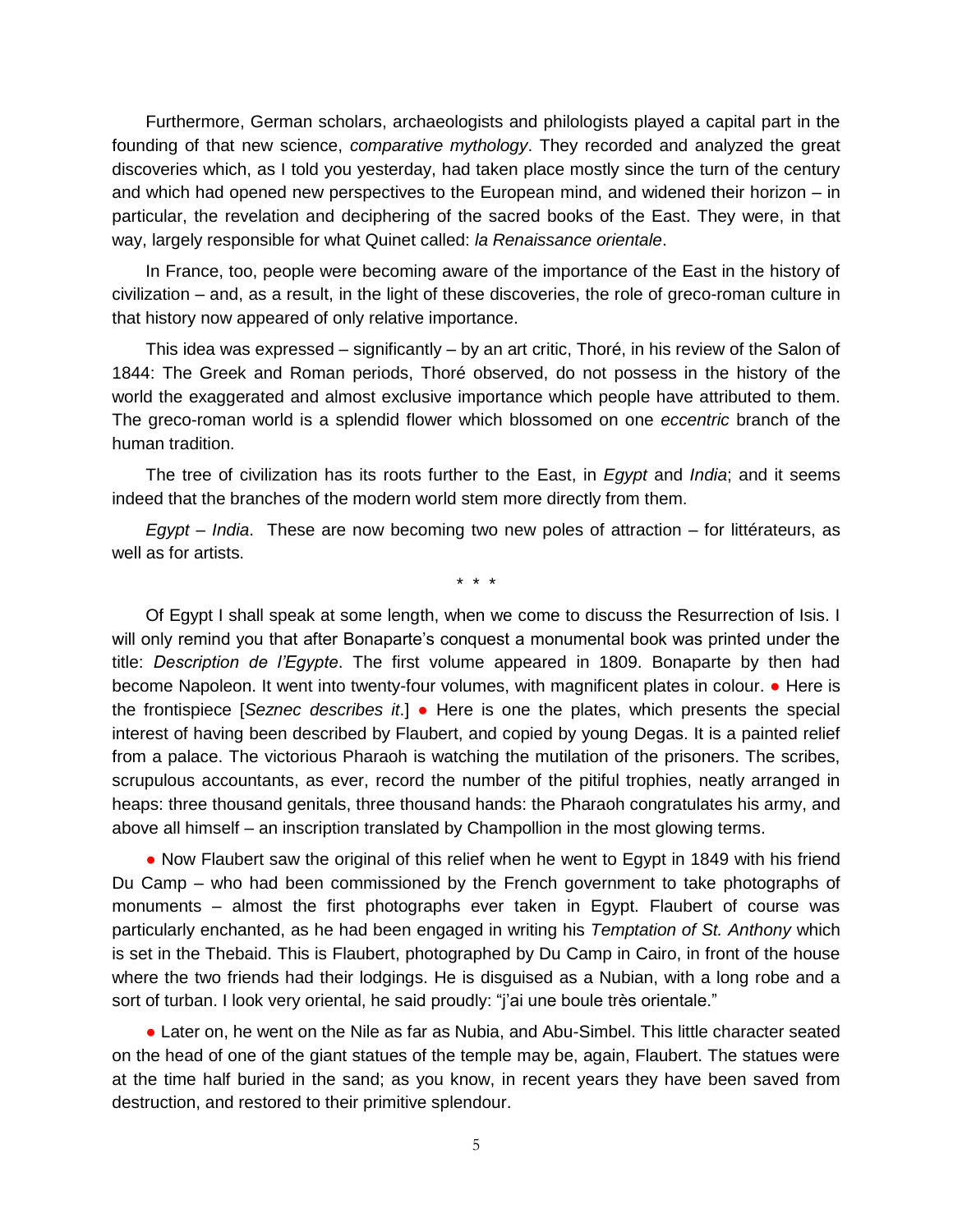Flaubert never went to India, although he never ceased to dream about it [*Seznec digresses*]; but the Indian gods, as well as the Egyptian ones, appear in his *Tentation* [*de Saint Antoine*]. They are the first in the mournful procession which passes in front of the good hermit. Where did Flaubert get his documentation? This figure, from a German book, Creuzer's *Symbolik*, translated by Guigniaut under the title: *Les Religions de l'antiquité considérées dans leur formes symboliques et mythologiques*: ten volumes published between 1825 and 1851, plus one volume of plates. The work – an illustrated repertory of all the ancient gods – is a mine of accurate information. ● This is where Flaubert found the goddess Ganga, ● the gigantic tortoise with elephants on its back, the huge serpent biting its own tail… All he had to do was to transform in his description the rather dull lines of these engravings into frescoes of strange beauty. This is for instance what he makes of the picture of Vichnu. • [I read out Flaubert's text in English.]

"In the middle of a sea of milk floats a long cradle formed by the coils of a serpent, all whose heads, bending forward at the same time, overshadow a god who lies there, asleep. He is young, beardless, more beautiful than a girl, and covered with diaphanous veils. The pearls of his tiara shine softly, like moons; a chapelet of stars winds itself many times around his breast – and with one hand under his head and the other arm extended, he reposes with a dreamy, ecstatic air. – A woman squatted before his feet awaits his awakening… Under the navel of the god a stalk of lotus has grown – and in its calyx another god appears, with three faces."

Flaubert was not content with this graphic source. He read, pen in hand and taking notes, the book of specialists such as Burnouf's *Introduction à l'histoire du buddhisme indien*, and above all the Indian texts themselves, the Pouranas, the Rig Veda, the Baghavad Gita which had appeared since 1842, in French, in Pouthier's collection: *Les Livres sacrés de l'Orient*. He read also a Sanskrit drama, Kalidasa's *Reconnaissance de Sakountola* in Chézy's translation.

Nor was Creuzer the only illustrated handbook of mythology he could have consulted; other repertories of this type had been drawn up, by other scholars, for the convenience of writers, and artists, for instance, Millin's *Galerie mythologique*, *Recueil de monuments pour servir à l'étude de l'antiquité figurée et du langage allégorique des anciens*. More and more, as it seems, artists and writers were feeling the need to control their imagination, to ground it on genuine sources, on authentic documents. This is obvious in the case of Flaubert; but, as he himself observed, it was the general tendency of the new generation: *nous devenons historiens, archéologues, savants*. Poets themselves must become scholars. So said the head of the Parnassian school, Leconte de Lisle, in whose *Poèmes barbares*, published after his *Poèmes antiques*, the strangest deities are given a place of honour.

● A striking example can be found in *La Paix des dieux* – another variation on the theme of the Passing of the Gods. One of these dying gods is an Egyptian one, Ammon-Râ. This is how he is pictured: in funeral wrappings, his eyes closed by the eternal sleep, seated stiffly between the four apes, and drawn by jackals on the bark of the Sun:

> Amon-Râ ceint de funèbres linges, Avec ses longs yeux clos par l'eternel sommeil Les reins roides, assis entre les quatre singes,